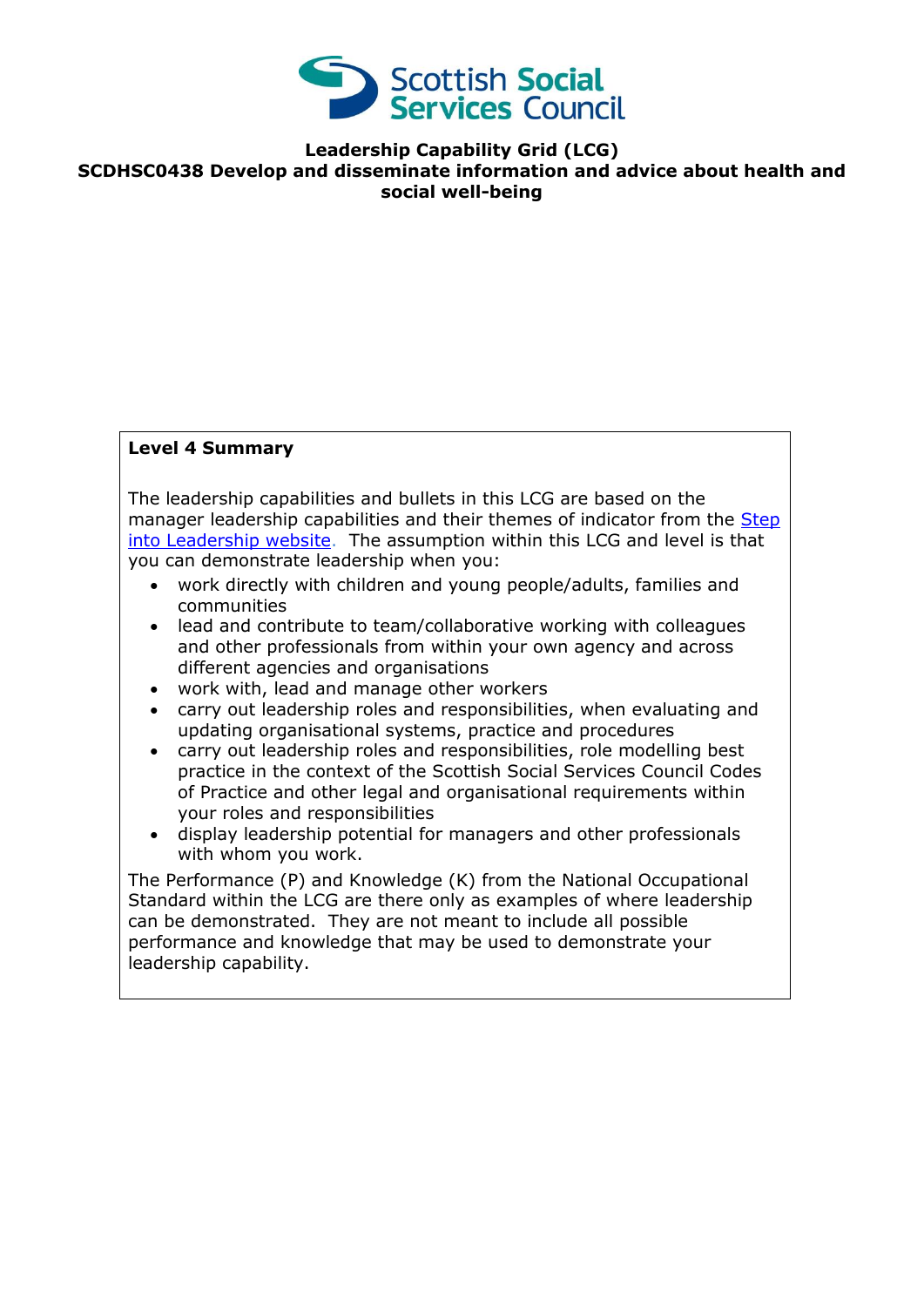

## **Leadership Capability Grid (LCG) SCDHSC0438 Develop and disseminate information and advice about health and social well-being**

| Leadership<br>capabilities         | When developing and disseminating information and advice you<br>can demonstrate leadership capabilities by:                                                                                                                                                                                                                                                                                                                                                                                                                                                                                                                                                                                                                                                                                                                   |
|------------------------------------|-------------------------------------------------------------------------------------------------------------------------------------------------------------------------------------------------------------------------------------------------------------------------------------------------------------------------------------------------------------------------------------------------------------------------------------------------------------------------------------------------------------------------------------------------------------------------------------------------------------------------------------------------------------------------------------------------------------------------------------------------------------------------------------------------------------------------------|
| <b>Vision</b>                      | Providing a vision for those with whom you work and your organisation<br>when you:<br>• See how best to make a difference when identifying $(P1-3, 17-20, 25, 27)$ ;<br>$K1-5, 11, 16, 24-25, 35-39)$<br>Communicate and promote ownership of the vision when seeking extra<br>٠<br>support ( $P$ 4,6,28; K20), working with others ( $P$ 28) and recording and<br>reporting (P27-37,43,46; K43-46)<br>Promote public service ethos through active participation and<br>$\bullet$<br>personalisation (P1,2,7,8,11,13,14,15,20-26, K1-5,11,13-19,28,30),<br>when working others and when recoding and reporting (P27-37)<br>Thinking and planning strategically when demonstrating knowledge and<br>$\bullet$<br>practice of organisational, local and national policies and procedures<br>(P26, 27,32,37; K6,8-9,26-27,32-34) |
| Self-<br>leadership                | Displaying self-leadership when you:<br>Demonstrate and adapt leadership in response to changing needs and<br>$\bullet$<br>preferences ( $P5,16,20,35-36$ ; K23) and overcoming barriers ( $P20$ )<br>Improve own leadership by seeking advice $(P4, 6, 36; K20, 23)$<br>Enabling intelligent risk taking when communicating with difficult,<br>$\bullet$<br>complex and sensitive issues ( $P$ 21-26; K15,40-41) and protecting<br>yourself (K31)<br>Demonstrate and promote resilience when adapting practice and<br>overcoming barriers (P5,16,18,20,35-36; K3,4,19,30)<br>Challenge discrimination and oppression ( $P20$ ; K1,4)<br>$\bullet$                                                                                                                                                                            |
| <b>Motivating</b><br>and inspiring | Motivating and inspiring others when you:<br>• Inspire people by personal example ( $P10,28$ ; K14-20)<br>Recognise and value the contribution of others ( $P4,6,36$ ; K9-10,20)<br>$\bullet$<br>• Support the creation of a learning and performance culture ( $P4, 6, 8, 18$ ,<br>20,23,25,27-28,31; K16-20,23,39)                                                                                                                                                                                                                                                                                                                                                                                                                                                                                                          |
| <b>Empowering</b>                  | Empowering people when you:<br>Enable leadership at all levels (P1,2,4,6-7,20,21,25,27,31; K8-9,16-20)<br>Driving the creation of a knowledge and management culture by<br>seeking and providing information to enable understanding<br>(P4,6,8,25,31,33-36; K16-20,23,39)<br>• Promote professional autonomy (P1-3,17-20,25,27; K16-20,23-25)<br>Involve people in development and improvement (P20; K16-20)                                                                                                                                                                                                                                                                                                                                                                                                                 |